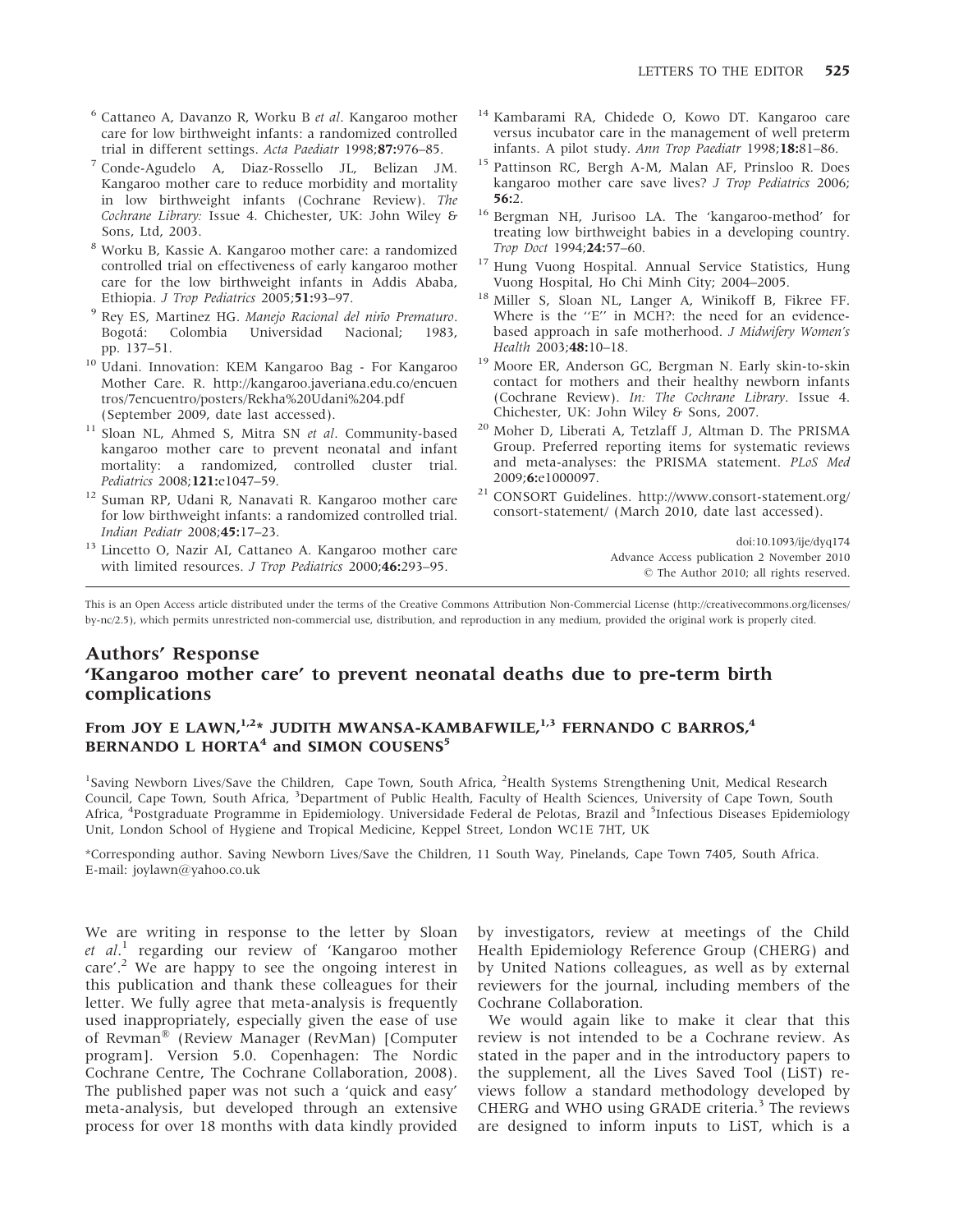

Figure 1 Daily risk of death during first month of life based on analysis of 47 DHS data sets (1995–2003) with 10 048 neonatal deaths. Deaths in first 24 h recorded as occurring on Day 0, or possibly Day 1, depending on interpretation of question and coding of response. Preference for reporting certain days (7, 14, 21 and 30) is apparent. Between 73 and 76% of neonatal deaths occur in the first 7 days after birth. Source: The Lancet.<sup>12</sup>

software tool designed to encourage evidence-based programme investment for mortality effect in a given country. The goal of this exercise is not to duplicate the work of the Cochrane collaboration, but to provide transparent estimates of the cause-specific mortality effects of priority interventions that are being scaled up in low- and middle-income countries. That said, it should be noted that the LiST review process identified limitations in previous Cochrane reviews. For example, the Cochrane review meta-analysis for Kangaroo mother care (KMC) combined mortality outcomes at 12 months, 6 months and pre-discharge. $4$  Any review is likely to have limitations and the goal for us all is to minimize these.

# Intervention definition for RCT mortality meta-analysis

In the paper, we clearly defined, a priori, that for mortality outcomes we were examining the intervention of KMC commencing in the first week of life. Sloan et al. suggest that studies were excluded based on results. As stated in the paper, mortality studies were included or excluded based on explicit criteria recruitment of babies with birth weight  $\leq$ 2000 g and on their median day of initiating KMC (Figure 1 and Table 1 in the original article<sup>2</sup>). We did not use terms mentioned in her letter such as 'early KMC' and 'traditional KMC', as these may mean different things to different expert groups—we preferred a specific, reproducible measure regarding median day of

initiation of KMC. We included studies in which the median day of KMC initiation was  $\leq$ 7 (Charpak,<sup>5</sup> 4 days; Suman,  $6$  3.7 days; Worku,  $7$  <1 day) and we excluded those studies in which the median day of KMC initiation was  $>7$  days (Sloan et al., $8$  12.4 days; Cattaneo et al.,  $9$  10 days). We also excluded the more recent Sloan study from Bangladesh<sup>10</sup> since birth weight was not measured for most neonates in the study, and there were other limitations in implementing this trial in a challenging setting in rural Bangladesh as discussed in the paper and as noted in Sloan et al.'s communication now. In the paper, we reported a sensitivity analysis including the two late initiation studies in the meta-analysis (Sloan et al.<sup>8</sup> and Cattaneo et al.<sup>9</sup>). The mortality result remained significant {relative risk (RR) 0.64 [95% confidence interval (CI)  $0.42-0.96$ ].

The reason for excluding studies of KMC starting after the first week of life is that the mortality effect of any intervention starting after the first week could not be compared with those starting in the first week since 75% of neonatal deaths occur in the first week. Sloan suggests that the distribution of neonatal mortality by day is 'extremely variable'. However, the proportion of neonatal deaths that occur in the first week is actually remarkably stable in both Vital Registration<sup>11</sup> and Household Survey  $data<sup>12</sup>$  (Figure 1). Even with data limitations such as age heaping on Day 7 and misclassification of Day 0, there is a predictable distribution.<sup>13</sup> We even considered a cut-off before the first week of life because  $\sim$ 50% of deaths occur in the first 48 h, and 475% occur in the first week. However, we applied a conservative and clear cut-off for median commencement of KMC by day 7.

We do not accept that studies were selected based on their results. They were selected on explicit, preset criteria, which in this case related to the usual PICO format of Patient, Intervention Comparison Outcome.

## Outcome definition for RCT mortality meta-analysis

Our review focused on 'neonatal' mortality, which differs from the earlier Cochrane review (Conde Aguedelo  $2003$ <sup>4</sup> in which the mortality meta-analysis combined infant mortality, $5$  6-month mortality $8$  and pre-discharge mortality.<sup>9</sup> Both Charpak and Suman kindly provided us with their unpublished neonatal mortality data. The Worku trial<sup>7</sup> was based on pre-discharge neonatal mortality and we recognized this as a limitation and discussed this in the text and the detailed GRADE webtable marks down the quality based on this and other limitations. Although some post-discharge neonatal deaths may have been missed, given the steep survival curve, such deaths are likely to have been a small proportion and given the expectation of fewer deaths in the KMC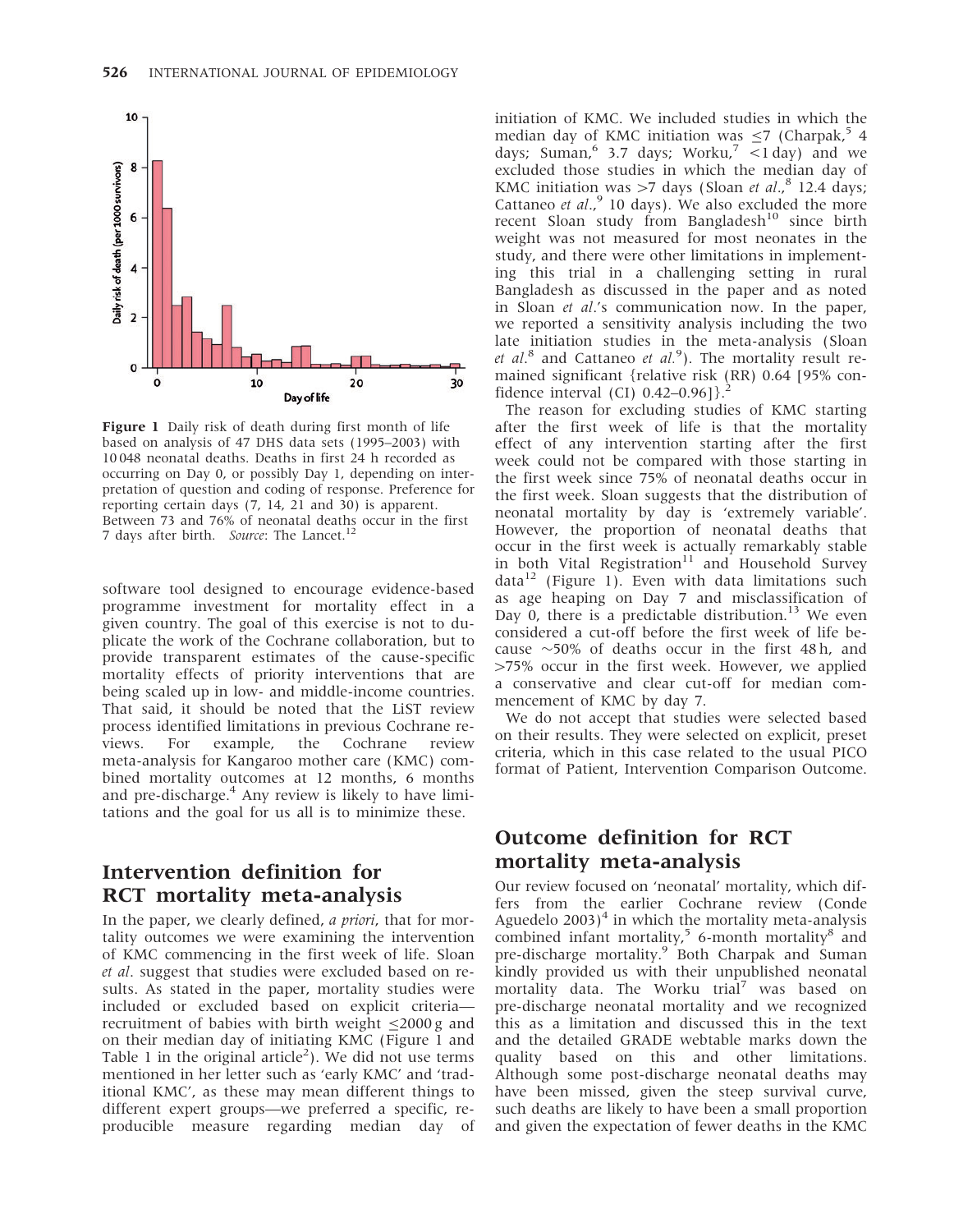group this loss to follow-up bias will be expected to weaken the effect size and is conservative. In the Suman trial,<sup>6</sup> where cases were followed after discharge, no further neonatal deaths were identified post-discharge in control or intervention arms.

We do not agree with Sloan *et al.'s* point that it is incorrect to undertake meta-analysis of trials for an outcome (in this instance neonatal mortality) that those trials were not individually powered to examine. Indeed, we would argue that one of the most important uses of meta-analysis is precisely for such situations.

Neither do we accept their argument that these studies are too heterogeneous to be combined. We followed standard meta-analysis rules to examine for heterogeneity using the  $I^2$  statistic as laid out in our methods section under the subtitle 'Analyses, and summary measures'. For these three RCTs, the  $I^2 = 0.0\%$ ,  $P = 0.539$  and so a fixed effects metaanalysis was appropriate. Mantel–Haenszel weights were used to combine the studies. The weight given to Worku simply reflects lower standard error in their estimates, as shown by the narrower confidence interval. This is the standard approach to weighting. No special weighting was applied.

## Mortality outcome observational study meta-analysis

Sloan et al. state that a meta-analysis of observation studies 'is almost a contradiction in terms' and should not be done. Once again we emphasize that this review is not a Cochrane review—our purpose is to examine the data to inform implementation at scale. As stated in the paper, the purpose was to examine whether the effect estimate obtained from small, RCTs measuring efficacy would be consistent with the effect estimate obtained from larger, observational studies with weaker designs. The paper explicitly allocates these observational studies a low level of evidence. This meta-analysis is of relevance to programmatic planners since the results suggest that wide-scale, routine implementation of KMC is still associated with considerable mortality reduction of around 32% reduction in deaths for babies under 2000 gms.

## Morbidity outcome RCT meta-analysis

We agree that our paper should have had more detailed discussion of the inputs for the morbidity meta-analysis compared with the mortality analysis. The reported morbidity outcomes in most of these trials are beyond the neonatal period and morbidity, notably infections in pre-term infants tends to peak later than mortality. The paper presented a meta-analysis with studies of both early and late initiation of KMC [RR 0.34 (95% CI 0.17–0.65)].<sup>2</sup> We should also have reported a meta-analysis excluding the KMC studies with later initiation as per the criteria set out for the mortality RCT meta-analysis. The results of this analysis are not very different in terms of the point estimate [RR 0.25 (95% CI 0.06–1.07)].

## Weight cut-off of <2000 g

We state in the paper which of the studies included had a weight cut-off of  $\leq$ 2000 g. A lower cut-off will dilute the effect in the morbidity meta-analysis (Udani, $14$  1800 g) and the observational study meta-analysis (Kambarini,<sup>15</sup> 1600 g and Lincetto, 1800 g) as smaller babies have a higher risk, and hence this bias is conservative. The exclusion of babies <1000 g in Pattinson et al. may increase the effect in the observational meta-analysis in the observational study meta-analysis. However, these biases are discussed in the paper and none of these effect sizes is being used in LiST—the analysis for morbidity and observational trials was to examine consistency of effect between these studies and the RCT meta-analysis.

# Misinterpretation of study statistics

Finally we were surprised to read the section entitled 'Misinterpretation of study statistics', which refers to an e-mail notice regarding the paper circulated by others.<sup>1</sup> This e-mail suggested that KMC could halve all neonatal deaths, instead of halving of neonatal deaths in stable neonates <2000 g as we clearly stated in the paper. Such e-mails are, unfortunately, beyond our control, and do not seem appropriate material for a journal letter.

# **Conclusions**

Sloan *et al.* agree with our statement that there is insufficient evidence to recommend community initiation of  $KMC$ .<sup>1</sup> Although Sloan *et al.* state that KMC, especially started early '... has potential for averting some neonatal mortality associated with prematurity ... ', their conclusion is that there is 'no single adequately designed and implemented trial to demonstrate the effect of early KMC on newborn or infant mortality', even for facility-based KMC. We all agree more trials are needed, especially for community initiation, and we all agree future trials should learn from the limitations of the ones included and excluded here. We also all agree that there is as yet no one 'perfect' trial even for facility KMC, and as stated in our paper, all of the three RCTs in our